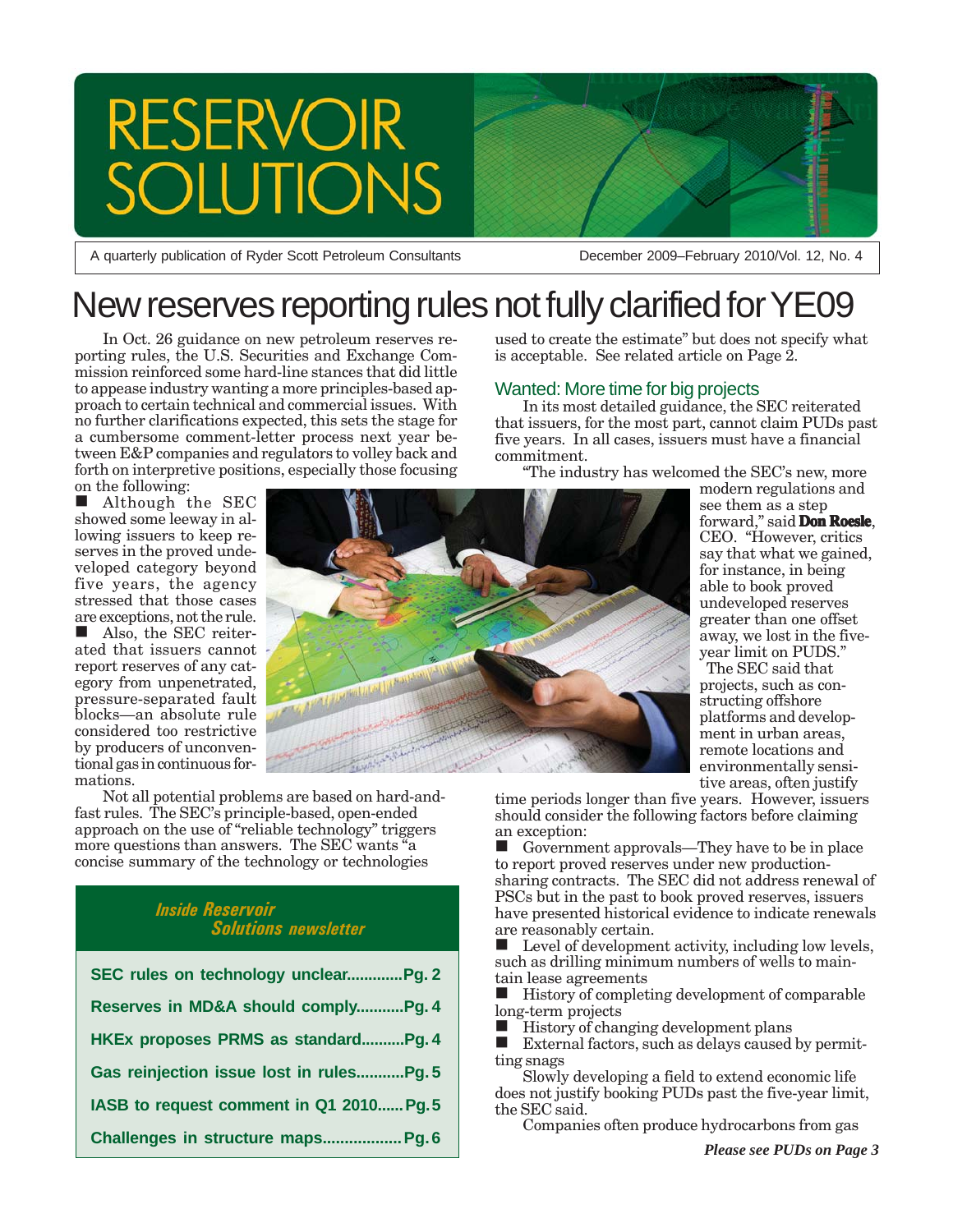

# Industry struggles to interpret rules on reliable technology

Despite clarifying some issues involving its new petroleum reserves reporting rules Oct. 26, the U.S. Securities and Exchange Commission did not offer full guidance on the use of reliable oilfield technology, the agency's cornerstone for modernization. Consistent with its principles-based approach, the SEC said that it does not intend to publish a list of reliable technologies.

Producers are expected to use a combination of technologies including seismic and advanced drilling and well completion techniques — to build compelling technology cases for booking reserves. The agency indicated it would require public issuers to document "consistent and repeatable" technology performance.

## "... it's a big issue that may have to be resolved through the comment-letter process."

"The most far-reaching, challenging guideline that needs the most clarification involves the use of reliable technology," said **Don Roesle**, CEO, less than two weeks before the SEC interpretive guidance. "That guideline will open the door for the increased booking of proved reserves. The main question is what does the SEC see as consistent and repeatable."

His remarks were part of his presentation at the Mayer Brown/ Ryder Scott webinar Oct. 14.

In its new rules, the SEC backed off a bright-line test for technology performance, which was discussed in its earlier concept document. Without clarification from regulators, industry now will have to use its best judgement built on empirical data.

Roesle said that industry does not know how much empirical data is necessary, remarking, "The 90 percent threshold was taken out. Now it's a big issue that may have to be resolved through the comment-letter process. Do seven successes out of 10 attempts demonstrate repeatability? Does one failure negate the reliability of the technology?"

Roesle said that he expects that the SEC will want each company on a case basis to document the reliability of technology in the same formations or in analogs, as cited in Rule  $4-10(a)(25)$  of Regulation S-X.

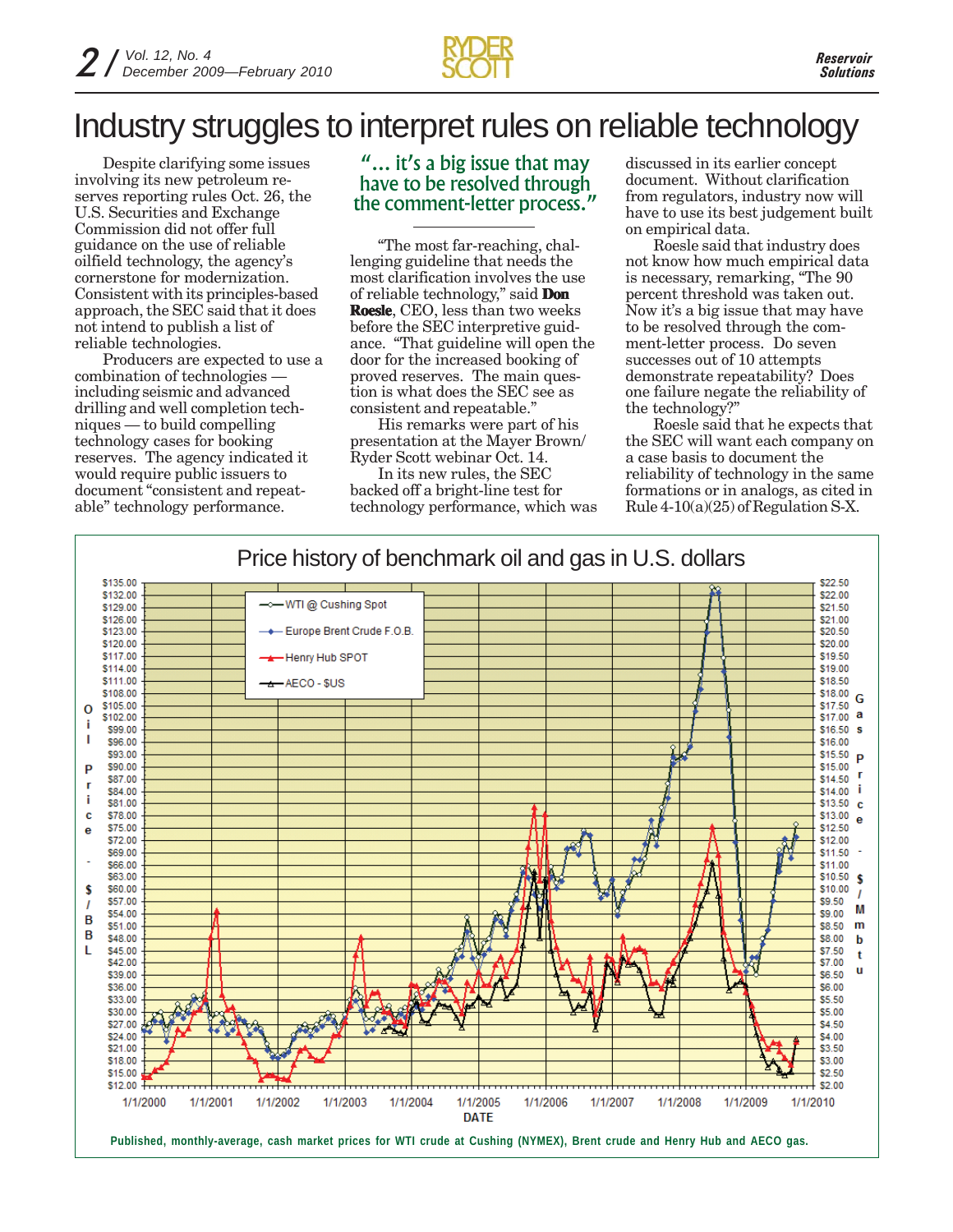

### *PUDs—Cont. from Page 1*

cap blowdown and updip attic oil projects after drilling PUDs past the time limit at later stages of field maturity. Booking those quantities as PUDs carries with it significant capital commitments for drilling sidetracks or additional development wells. That increases risk and allocated costs.

On the other hand, classifying updip gas or oil as proved producing or proved developed behind pipe in

depletion-drive reservoirs has significantly lower associated costs and risks. The problem is that at the early stage of field life, the producer may not have determined the actual drive mechanism or the best way to exploit those hydrocarbons.

Ironically, under that scenario, the more conservative classification of updip reserves is the PUD category with associated capital costs.

Roesle expects that companies with large onand offshore projects will ask for exceptions to the five-year limit based on longer-term planned field development and prudent reservoir management.

On the PUD vintaging issue, the SEC did not adopt guidelines of the Society of Petroleum Engineers Petroleum Resources Management System, now considered a set of industry best practices. The SPE-PRMS states that if reserves remain undeveloped beyond a reasonable time frame or because of repeated postponements, reasons for the delay should be documented to justify retaining these

**Photo: Øyvind Hagen / Statoil**

quantities past five years, which it considers to be "a reasonable time frame."

"Issuers will have to show specific circumstances that merit extended PUD bookings," Roesle said. He remarked that it is unrealistic to expect companies to reclassify PUDs or take them off the books within five years if development priorities shift. As an example, Roesle cited a case in which the producer committed to drilling high-quality PUDs within five years, but during that time, the exploration program yielded a major discovery.

To increase its asset value, the company reprioritized its development portfolio to drill the major find first while the other field was re-slated for development after the five-year cutoff. "The (original)

project was not any less sound and the company still intended to go forward with it," Roesle said at a PriceWaterhouseCoopers panel discussion Nov. 12 in Houston, adding that he has asked the SEC to provide more specificity for what types of projects qualify as exceptions.

Roesle also commended the SEC for implementing a measure that he believes will be effective in removing stagnant reserves from company books. "It's said that there are two kinds of PUDs—those that you can't

wait to drill and those that you don't dare drill," he remarked.

The SEC did not clarify whether the five-year period starts from the time when the reserves first were categorized as PUDs or in 2010 when the new filing rules are effective. "Where does the clock start? Most in the industry think it is when the reserves went into the undeveloped category," said Roesle.

## Continuous accumulations and technology

The SEC's position on the fault-block issue continues to be a sticking point with companies operating in shale plays. Those operators favor industry guidelines. While advising caution, the SPE-PRMS recognizes that documented evidence can support the assignment of reserves to undrilled, pressure-separated fault blocks in certain cases.

If, for instance, an unpenetrated fault block in a continuous unconventional reservoir has a seismic bright spot and the

producer has other corroborating seismic and well data from economically producing adjacent fault blocks, then the level of technical uncertainty may be low enough to internally book unproved reserves.

Hydrocarbon migration and impermeable fault traps are not major issues in unconventional and some tight-gas formations characterized by laterally extensive source rocks in homogenous, blanket depositional environments. The main question is whether those undrilled, fault- and pressure-separated, hydrocarbonbearing blocks will produce at economic rates.

The SEC reiterated that it only allows resources to be assigned to unpenetrated, fault-sealed blocks—a conservative approach in line with the agency's mission *Please see Fault Blocks on Page 8*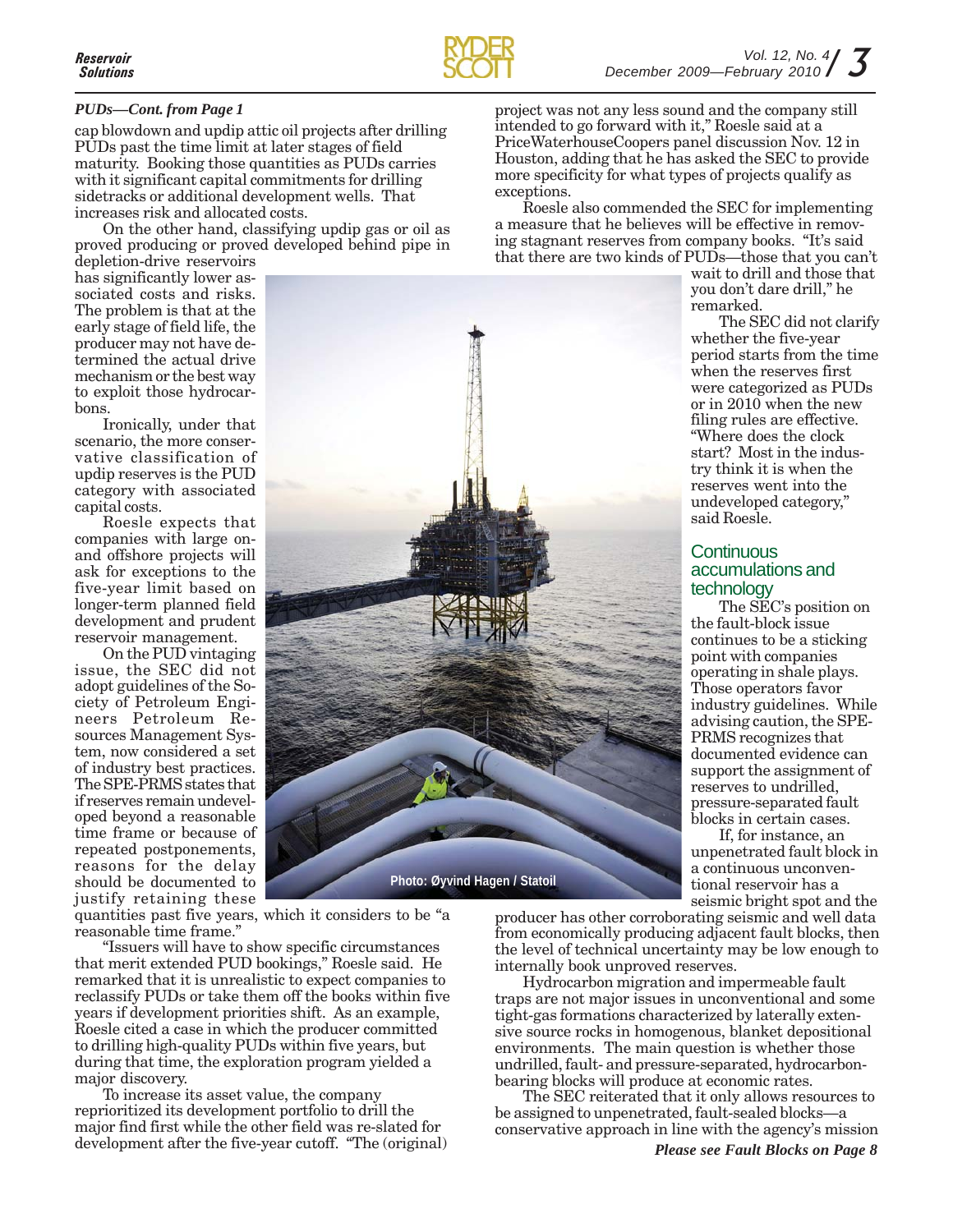

## Reserves in MD&A should comply with SEC rules, says attorney



**Folladori**

Companies that file petroleum reserves with the U.S. Securities and Exchange Commission will want to ensure that reserves cited in management discussion and press releases are SEC compliant even if they are unproved and not filed. "If a public company discloses probables and possibles in non-filed SEC documents, such as press releases, or in remarks to analysts and others at investment banking conferences, and

they make those disclosures in a manner differently than what the new rules require, then I think that they (public issuers) are doing that at their own peril," said **Marc Folladori**, partner at Mayer Brown LLP law firm in Houston.

He added that a securities lawyer's mantra is that even if a particular SEC disclosure rule is not directly applicable to a press release or other public announcement or non-filed disclosure, the rule still represents standards considered by a federal governmental agency having jurisdiction in the matter to be the true, correct and complete way to describe the information.

He made his remarks at a Mayer Brown/Ryder Scott webinar on the new SEC reserves reporting rules on Oct. 14.

The issue of legal exposure in disclosing proved or unproved reserves is not clear. Folladori said that oil and gas companies can claim that reserves disclosures are forward-looking statements since they are arguably projections of future results. Under that premise, those companies would claim safe-harbor protection for forward-looking statements (FLS) under the Private Securities Litigation Reform Act (PSLRA) or the judicially developed "bespeaks caution" doctrine.

Although the PSLRA offers safe-harbor protection to those making FLSs in their public disclosures, the

protection does not extend to disclosures in financial statements. Folladori added that legal guidance under the bespeaks caution doctrine is not as clear as that in the PSLRA, but it's helpful when the PSLRA doesn't apply.

A more basic question though is whether reserves estimates are forward looking. If not, then the PSLRA and bespeaks caution doctrine don't apply.

Folladori explained that a multitude of federal securities laws cases have focused on what is forward looking and what constitutes statements of historical or present fact under the PSLRA.

"I'm not aware of any case addressing oil and gas reserves on this question," he said. "Most cases have found that reserves in financial accounting—such as reserves for litigation, taxes, future workers compensation claims, etc.—are not FLSs but representations of present fact. They are directed to the then-present state of the company's financial condition."

Using that argument, the SEC-case dollar quantification of reserves is a present value calculation and therefore, a statement of present fact or opinion at least. Folladori said that under that notion, disclosures of reserves estimates can be viewed as similar to accounts receivables, which are current estimates of future recoverability of the accounts.

To further address legal exposure, Folladori said that companies can carefully qualify in a location close to the reserves disclosures that reserves estimates are simply that, estimates. As such, they are subject to a number of uncertainties that would render the actual realized results to be materially different from the estimated projections.

Folladori remarked that E&P companies typically include similar language in the risk factors sections (Item 1A) of their 10-Ks. Audio and slides of his presentation and those of Mayer Brown partners **Dan Fleckman** and **William Moss** and **Don Roesle**, CEO at Ryder Scott, are posted at www.mayerbrown.com/ events/material.asp?id=5610. The audio is in the MP3 file format and the slides are in PDF documents.

## HKEx proposes SPE-PRMS as standard to report 2P petroleum reserves

The Hong Kong Stock Exchange in September said it planned to recommend that public issuers use the Society of Petroleum Engineers Petroleum Resources Management System for reserves reporting guidelines. The SPE-PRMS, established in 2007, has become a worldwide industry standard.

The HKEx said that it plans to make its recommendations during the first half of 2010. If the proposed update becomes rule, it will revise Chapter 18 of the HKEx listing rules for oil and gas companies.

They will be required to estimate proved and proved-plus-probable reserves and net present values with forecast prices as a base case and with constant prices in a sensitivity analysis. The SPE-PRMS practice of using a reasonable continuation of current and historical trends as a base case is opposite of the

U.S. Securities and Exchange Commission.

Companies reporting reserves to U.S. regulators use a constant-price scenario as a base case and have an option to disclose a sensitivity analysis on the forecast case in year-end 2009 filings.

Public issuers on the Hong Kong Exchange will conduct sensitivity analysis using the "unweighted arithmetic average of the closing price on the first day of each month within the 12-month period prior to the end of the reporting period, unless prices are defined by contractual arrangements."

Hong Kong regulators plan to modify the rule for dual issuers that report to the SEC so that they will be allowed to file SEC-compliant base and sensitivity cases with the HKEx. Unlike the SEC, the HKEx requires a sensitivity case.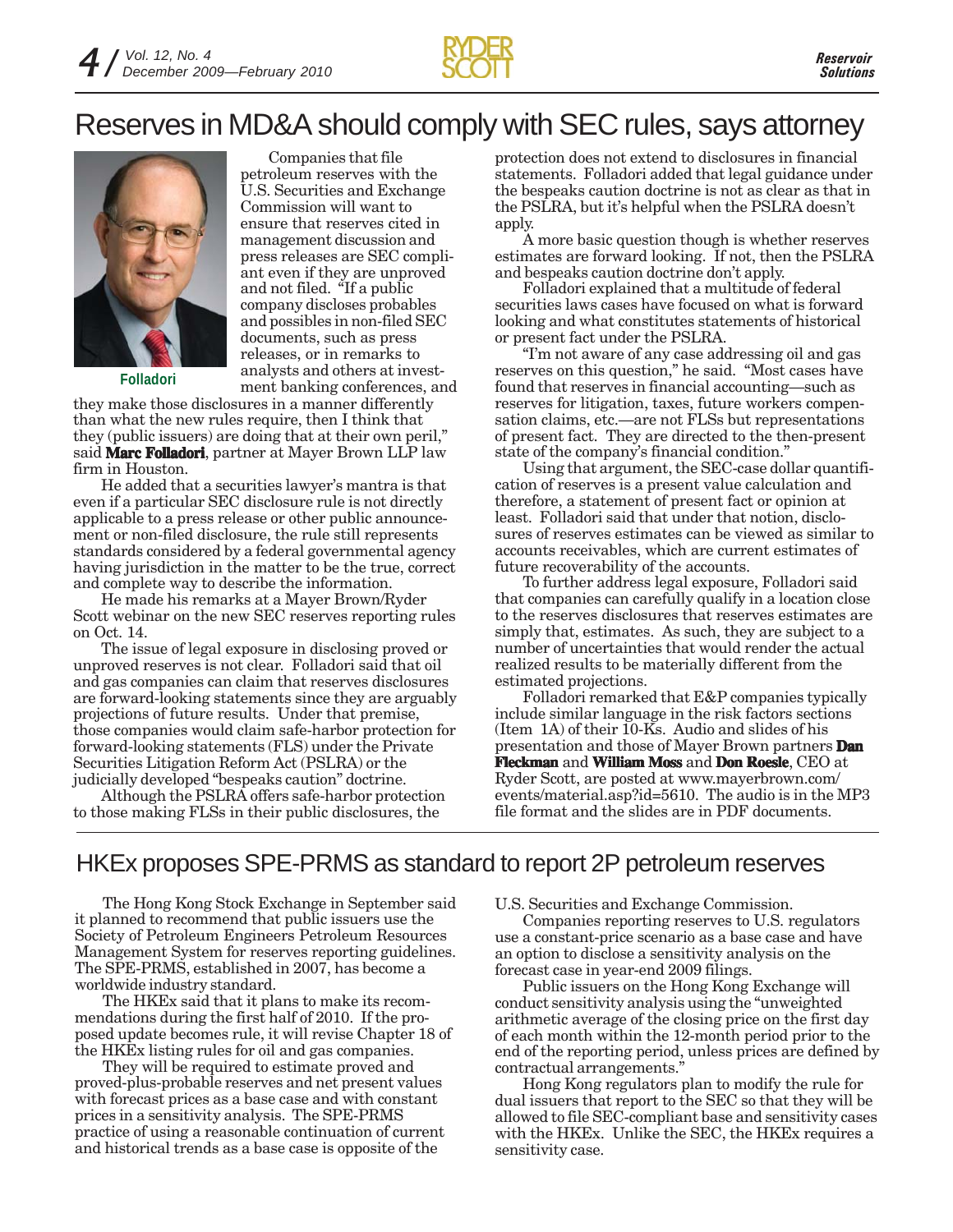

## Are industry and regulators closer on gas reinjection issue?

Lost in the new rules and clarifications from regulators is a gas-reinjection issue that has been debated by producers and the U.S. Securities and Exchange Commission. The agency has not formally addressed that issue except in comment letters.

International operating companies in complex operational settings often conduct cycling operations in which gas is repeatedly reinjected or used for fuel. Industry and regulators concur that once gas is sold and injected into a reservoir for storage, it is inventory and not reserves.

Where the sides depart is on the issue of reinjected gas used for recycling, pressure maintenance, miscible injection or other enhanced oil recovery processes. The Society of Petroleum Engineers Petroleum Resources Management System, a framework of industry best practices, allows unsold gas reinjected into a reservoir from the same reservoir or nearby reservoirs to be classified as proved reserves if it is to be produced and sold. Industry practice is to reduce gas volumes for losses associated with reinjection and recovery processes.

The SEC only permits gas returned into the same reservoir to be counted as reserves, not gas from nearby reservoirs.

Industry contends that the crux of the SEC position to count reinjected native gas as reserves is that the gas has not reached the terminal or sales point even though it has been produced to the surface. Companies use that same argument for booking reinjected gas from nearby reservoirs as proved reserves. They say that the overriding factor should be transfer of ownership, not the original location.

The U.S. Financial Accounting Standards Board in its S-X rules takes a broader view of original and terminal locations, recognizing that in complex production operations, the wellhead, lease or field may not be points to establish reserves and the division between upstream and downstream. Companies use that

## IASB to request comment in Q1 2010

The International Accounting Standards Board said it will publish a request for views of its discussion paper on financial accounting in the extractive activities, including petroleum, in early 2010. A draft identified the 2007 Society of Petroleum Engineers Petroleum Resources Management System as the preferred set of definitions and classifications for disclosing oil and gas reserves and resources.

The IASB downplayed criticism that the SPE-PRMS is not compatible with setting financial reporting standards because it is less prescriptive than reserves definitions of the United States Securities and Exchange Commission and Canadian Securities Administrators and will result in less consistency among reserves estimates.

The IASB said that the SPE-PRMS template could be amended rather than developing a separate set of definitions. The Board plans to work with the U.S. Financial Accounting Standards Board to harmonize and converge reporting requirements into an Interna-



**Gas from Gullfaks B (pictured) is transferred to the A and C platforms for processing, storage and export. Industry wants transfer of ownership to be the overriding factor in determining whether hydrocarbons can be classified as reserves under U.S. SEC rules, not original reservoir location.**

principle to book gas reinjected from nearby reservoirs as reserves but have been challenged by the SEC.

Companies hope that new language in the 2010 SEC rules will further diffuse the dicey reinjection issue. The agency states that "if unusual physical or operational circumstances exist, it may be appropriate to regard the terminal point for the production function as the first point at which oil, gas or gas liquids, natural or synthetic, are delivered to a main pipeline, a common carrier, a refinery or a marine terminal."



**Last year, David Tweedie, chairman of the IASB, asked John Ritter, then chairman of the SPE OGRC, whether he thought the SEC had been influenced by the SPE.**

tional Financial Reporting Standard that may be effective as soon as year-end 2013 or 2014.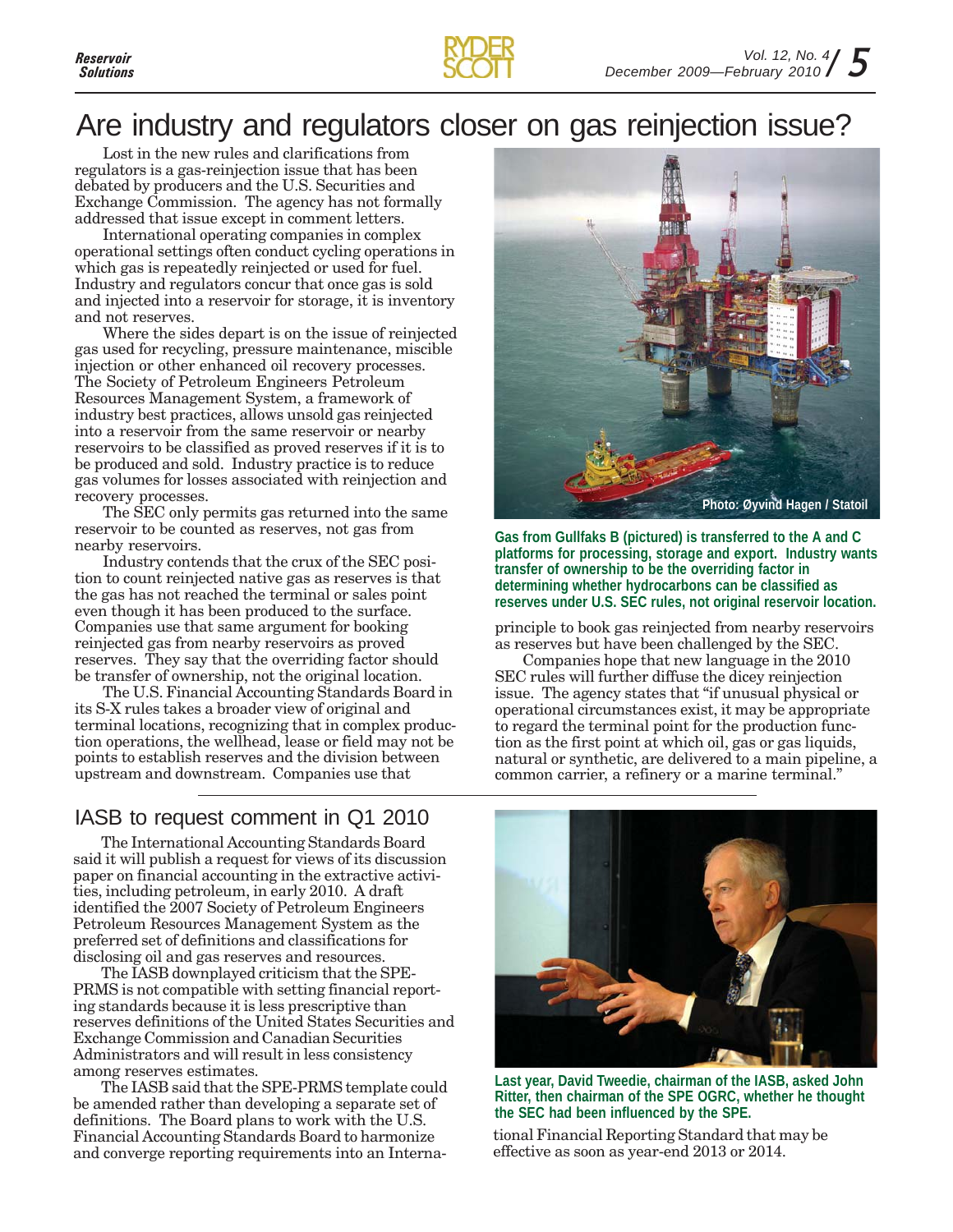

# Geological and engineering challenges in estimating petroleum reserves — Part I: Structure maps

*Editor's Note: This revised excerpt from "Oil and Gas Reserves Estimates: Recurring Mistakes and Errors," (SPE Paper No. 91069), was first published five years ago in our newsletter. This first part of the reprint series is now republished at the request of our readers. The material and issues are as relevant now as when the paper was written by reserves evaluators Ron Harrell, John Hodgin and Thomas Wagenhofer then at Ryder Scott. To order a copy of the full paper, go to www.onepetro.org, a multisociety, Web-based library.*

Performing some 800 reserves studies annually for hundreds of oil and gas companies, Ryder Scott personnel see a wide variety of internally produced petroleum reserves estimates. By in large, most estimates are prepared by qualified reservoir engineers and geoscientists.

However, over the years, Ryder Scott has noticed common technical errors in the preparation of reserves estimates aside from any definitional or judgmental issues. This multipart article will offer guidelines to help reduce the chance of errors in geoscientific and engineering analysis.

The geoscience component forms the basis for engineering estimates. Ryder Scott has noticed recurring errors in geological evaluations involving structure and isopachous maps, downdip limits and attic volumes. This first newsletter article focuses on structure maps.

> *Ryder Scott has noticed common technical errors ...aside from any definitional or judgmental issues.*

## Common mistakes in structure maps

A geologist selects structure-map surfaces representing the top and base of a contributing reservoir to assist in determining a volumetric estimate. The process involves combining surface-mapping information with lateral limits from structural and stratigraphic barriers and downdip fluid limits to describe a productive reservoir area.

Structure on top surface—A common error is tying structure maps to well-pick or seismic-attribute markers that don't represent the top of the contributing reservoir. This results in overstating the productive area and reserves.

Figure 1 shows an overstatement of reserves caused by picking a marker from well data to represent the structural surface at the top of the reservoir. Note a 50-ft elevation difference between the -7000-ft marker top and the -7050-ft top of the effective pay.

This exaggerates the areal extent, which is based on the projected downdip limit to the top of the reservoir. The magnitude of the error increases as the distance between the mapping points and structural dip increases.



## **Figure 1. Top-surface mapping error using marker instead of top of effective pay.**

Similarly, Figure 2 shows the selection of a map top corresponding to the top of the formation rather than the top of the effective reservoir section. Like the previous example, the selection of a correlative mapping point results in a similar exaggeration of the areal extent and overstates the reserves.



### **Figure 2. Top surface mapping error using top of formation instead of top of effective pay.**

These errors are also replicated when the top of a seismic event is not adjusted to tie with the top of the contributing reservoir unit as determined from well data.

**Structure on basal surface**—Structure maps tied to markers (well or seismic) on the base of a formation that does not represent the base of the contributing reservoir may result in the following:

Overstating the gross rock volume.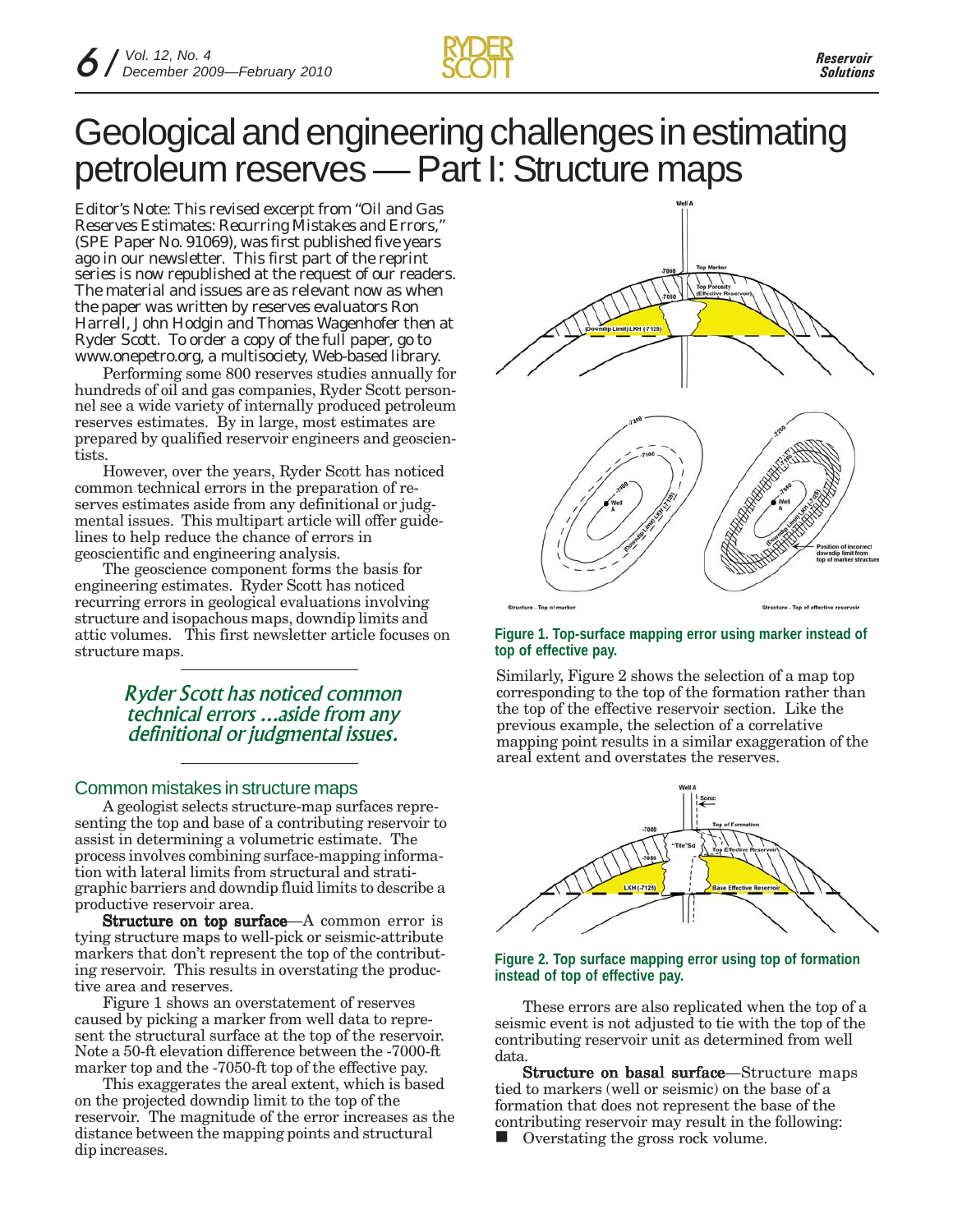Inaccurately determining the inner limit of the full net thickness used in constructing net pay isopachous maps.

Common mapping practice relies on the calculation of gross rock volume generated by the difference between structural surfaces (or maps) on the top and basal surfaces of the reservoir. The intersection of the fluid contacts on the top and basal surfaces determines the gross rock volume of the reservoir.

Figure 3 shows the overstatement (crosshatched area) of the productive gross rock volume using a marker picked from well data to represent the structural surface at the base of the reservoir. In this illustration, the gross interval thickens in the updip direction. The discrepancy becomes greater as the distance between the mapping points increases.



## **Figure 3. Overstatement caused by selecting marker as base of formation instead of base of effective pay.**

Figure 4 illustrates an error in the determination of the inner limit of water. The error is caused by inaccurately selecting the base of the contributing reservoir unit. The volume within the wedge area is overstated and the volume above the inner limit is understated.

This results in an understatement of reserves. The discrepancy increases as the distance between mapping points increases. A decrease in structural dip would further compound this problem.



## **Figure 4. Error of inner water limit caused by incorrectly picking base of effective pay.**

These errors are also replicated when the base of a seismic event is not adjusted to tie with the base of the contributing reservoir as determined from well data.

Position of faults relative to the structure on top surface—Faults not tied to the structure map on the top surface of the contributing reservoir may overstate or understate productive area, associated

volume and reserves.

Figure 5 demonstrates an error caused by linking the position of the updip trapping fault to the top of structure based on a marker rather than the top of the effective reservoir.



## **Figure 5. Error in picking fault location caused by incorrectly selecting marker as top of structure.**

Once again, factors, such as the distance between mapping points, the structural dip and thickness of the reservoir unit and the dip on the fault plane, determine the magnitude of the error.

## Reservoir Solutions now works with Excel 2007



Ryder Scott has released Version 5 of its popular Reservoir Solutions software, which is compatible with Excel 2007. The programs are available for download at www.ryderscott.com. The new programs also are compatible with previous versions of Excel

from 97 through 2003. Developer **James Latham**, senior vice president, said that CD versions of the new software will be available soon.

Ryder Scott has also introduced a new compilation, The Works, which is a single Web site download comprising all ten applications. "This 'suite' simplifies installation and will be a real time saver for our users," said Latham.

The "Download, Installation and Startup Instructions" page on the Web site documents important aspects of getting started with the software in both Excel 2007 and previous versions with a special emphasis on security settings and the new open XML file formats in Excel 2007. Computations made with previous versions of Reservoir Solutions software are not compatible with the new version.